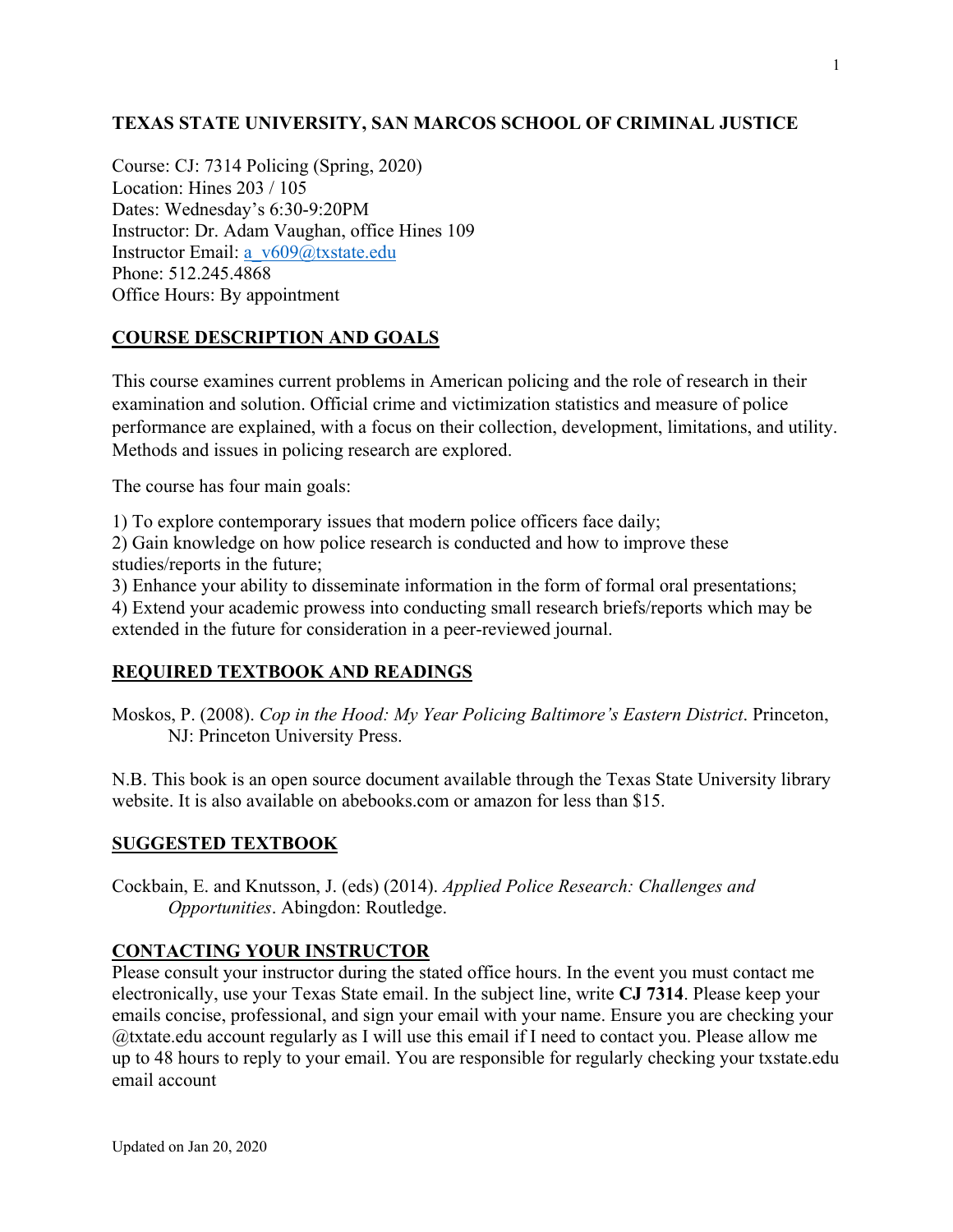From time to time it may be necessary to send emails to the entire class. In the event I do this, it will be through your student email address at Texas State University, I am assuming you will be checking your @txstate.edu email on a regular basis.

Given privacy legislation, I can only consult with you, the student about any questions/comments you may have about the course.

## **FORMAT OF CLASS**

This course is seminar-based. As such, students are expected to attend all classes, read the assigned material, and actively participate in class-discussions.

### **ASSESSMENT**

You will be assessed based on your performance on four, equally weighted course examinations.

| Component        | % of final grade | Date                     |
|------------------|------------------|--------------------------|
| Participation    |                  | Ongoing                  |
| Research note #1 |                  | Wednesday March 11, 2019 |
| Research note #2 |                  | Wednesday April 29, 2019 |
| Presentation #1  |                  | Wednesday March 11, 2019 |
| Presentation #2  |                  | Wednesday April 29, 2019 |

Final grades fall into one of the five letter values:

 $A=90-100\%$ B=80-89.9%  $C=70-79.9%$  $D=60-69.9%$ F=59.9% and below

*Withdrawals:* Be aware that in each semester, there is a last day that you may drop this course to receive an automatic grade of a "W"

### **PARTICIPATION (30%)**

In order to actively contribute to classroom discussions, you must read the assigned readings prior to class. Each week you will be required to read all assigned readings. In addition, you will be assigned one paper/book chapter/section to present at length. This presentation should be approached in the same way you would present a paper/chapter at a conference. **You will also be responsible for pulling in additional content to broaden the scope of your assigned reading. You can pull in an additional journal article or it can be a media piece.** 

You are also responsible for guiding the class discussion as well as providing a brief one-page handout.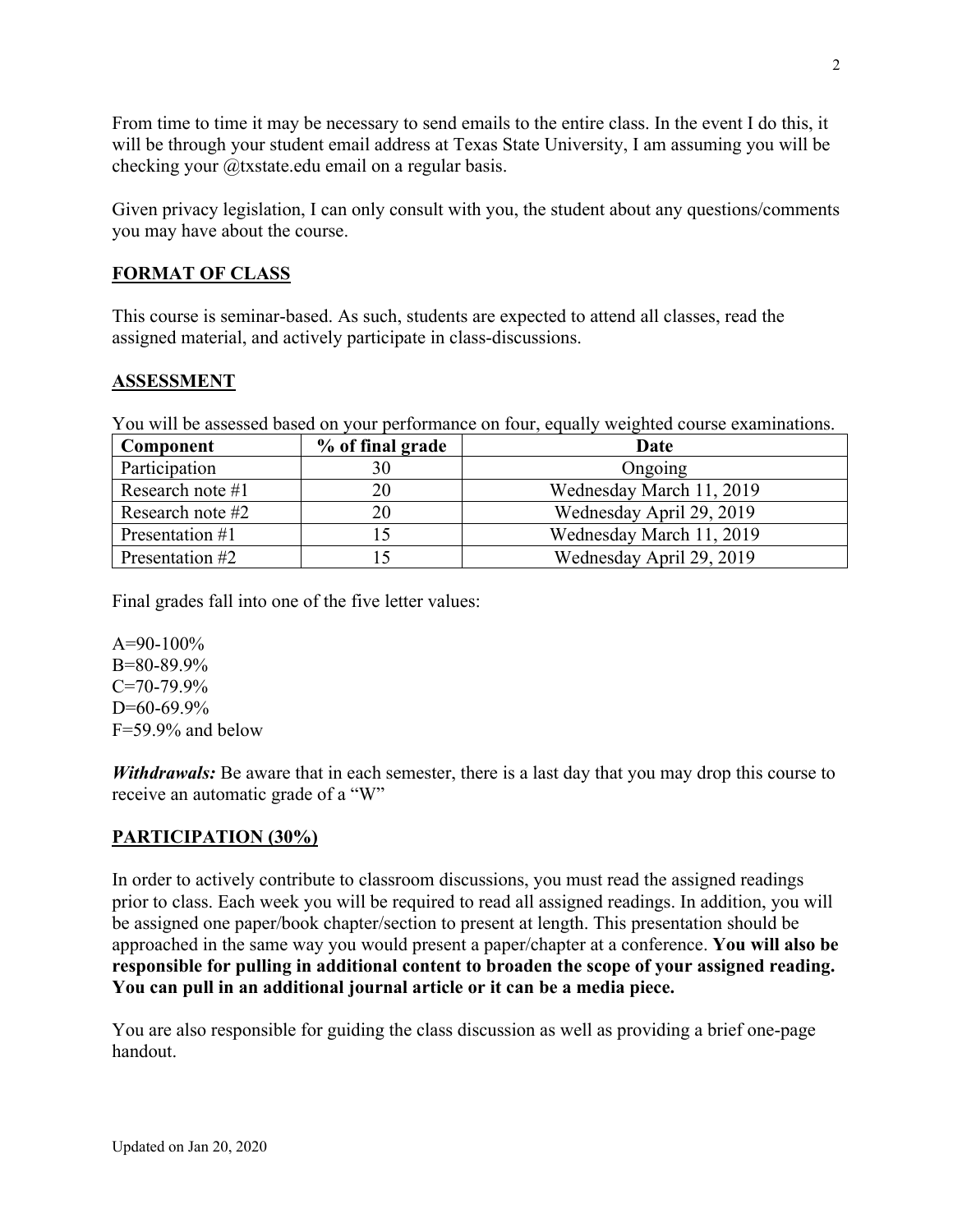A handout. This is a single sided sheet which provides the main concepts covered in your presentation. Your handout should be formatted in APA style (i.e., 1-inch margins, 12pt Times New Roman font) and should contain one image/table/chart etc.

Note: You are not required to discuss/talk about every question/point that is raised in each presentation, but you are required to contribute to each class in a meaningful manner.

## **RESEARCH NOTES (2X20=40%)**

Research notes are not full academic papers but seek to advance a new idea in a much more concise format. In some settings, research notes are used to explore a theoretical perspective, research program, or methodological approach.

For this course, your research notes will reflect small-scale research papers. They will have all the elements of a traditional paper, but at a much smaller scale. The intention here is to encourage clear and concise writing which is often what PDs want in terms of research reports. Along that line, research notes may follow a less strict paper outline but still needs to make a valuable contribution to the study of policing. That is, clarity and rhetoric are important qualities of a readable and intriguing research note. When writing a research note, it is important that the author(s) are clear on what kind of contribution they want to make to the field of policing, that they are capable of advancing an intelligible and solid argument in favor of a particular area, and that they bring in a novel view to readers' attention. To do this, you will need to provide some sort of evidence to support your paper. The role of the research note is thus to serve as a form of incubator or laboratory for new thinking in the field of policing.

I will provide you with an assortment of published research notes from health and CJ journals.

For this course, you will complete two research notes that are informed by evidence that comes in the form of secondary data and data that you collect on your own. My suggestion is that you pick a topic that is of interest to you and/or one that parallels what you want to do for your dissertation.

## Research Note Format

Research notes are preferable between 3,000 and 4,000 words and are otherwise adhering to the traditional instructions that follow more formal research articles:

## **1**. **Title page**

The title page should:

- Present a title that includes a clear description of what the manuscript reports
- List the full names, institutional addresses and email addresses for authors. For this project you will work independently from your colleagues, but this is the same format you'd use for a regular journal article.

### **2**.**Abstract**

The abstract should not exceed 150 words. Please minimize the use of abbreviations and do not cite references in the abstract. The abstract must include the following separate sections: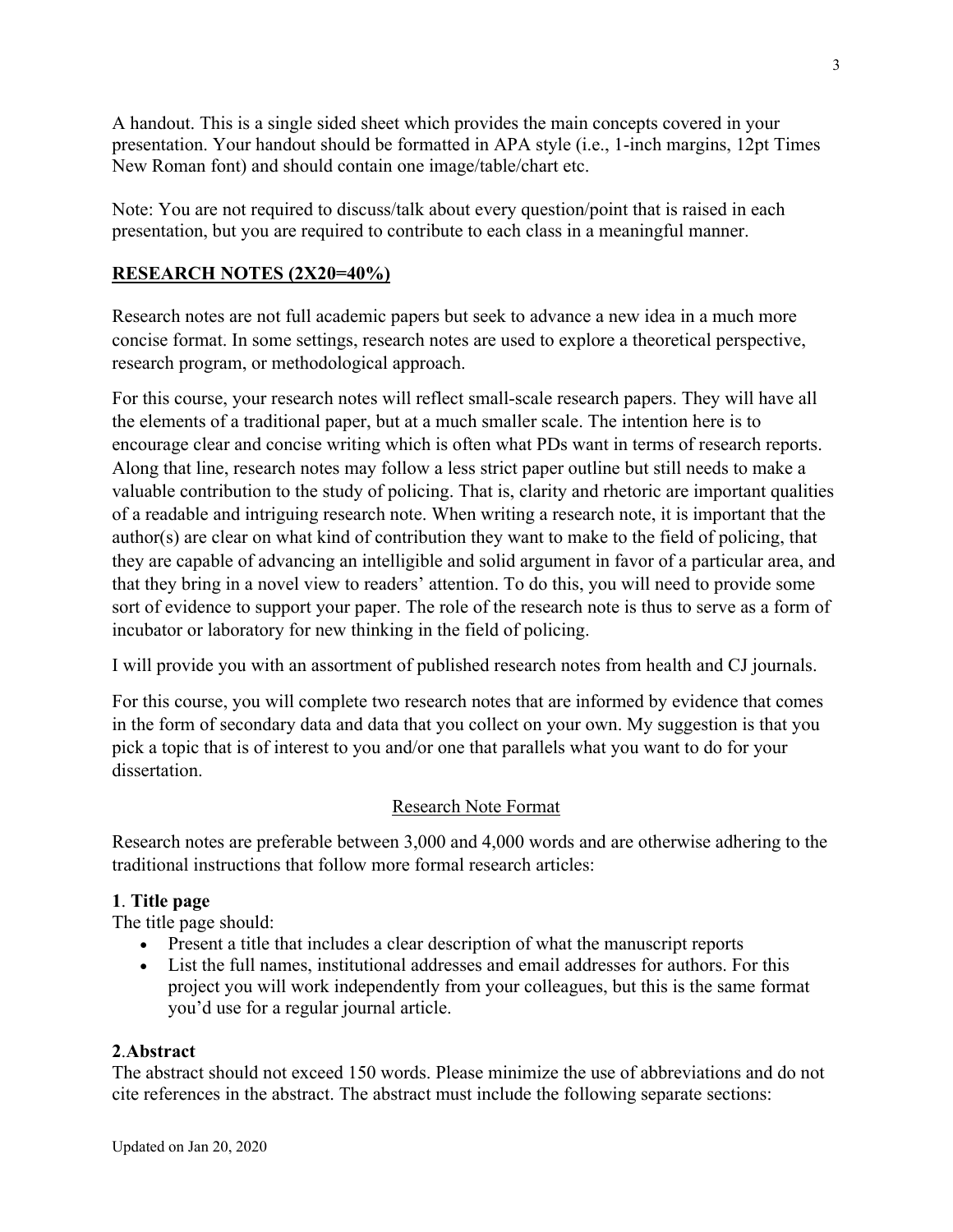- Objective: The purpose and objective of the research presented.
- Results: A brief summary of the main findings.

Keywords: Three to ten keywords representing the main content of the article.

## **3. Introduction/literature review**

### **3a. Aim of the study**

You will need a simple, straightforward and answerable research question. We will discuss these questions for the first few weeks of the semester to ensure you are on-track.

## **4. Methods**

This section will depend on the type of research note that you are working on.

## **5. Results**

Similar to the methods section, what you include in the results section will depend on the data you used. For quantitative papers, tables and figures are used whereas for qualitative papers, you'll want to include quotes/observational narratives.

Note: Please limit the number of tables and figures in your manuscript to 3 in order to be consistent with a note article type (i.e., short and sweet).

## **6. Discussion/limitations/conclusion**

## **7. References**

APA format

Research Note #1-Quantitative Study (secondary data)

## **N.B. IRB approval not needed**

The first research note will use quantitative methodologies and secondary data analysis to explore a pertinent issue in policing. In order to save you time (and potential headaches), you must use a form of publicly available data. The open-source data portal is an excellent resource: https://www.policedatainitiative.org/participating-agencies/.

My suggestion to you is to try to not go down the rabbit hole of looking for the "perfect" data. Though you may want to do this in the future, for the purposes of a course (and your thesis to a lesser extent), looking for perfect data is like searching for big foot riding a unicorn next to a rainbow. Rather, let the data and your research questions guide you. This is not the ideal way of doing research whereby your research questions define the data and methodologies, but it offers you a more pragmatic approach to producing high quality research in a short amount of time. Long story short, the politics to getting access to police data often goes well-beyond the timelines of a university semester so you'll need secondary data to finish this project.

## Research Note #2-Qualitative Study (field observation or interview)

### **\*\*N.B. IRB approval needed\*\***

The second research note will use qualitative methods through either observational data or interview data. For field observations, you will be asked to seek out a local PD and conduct a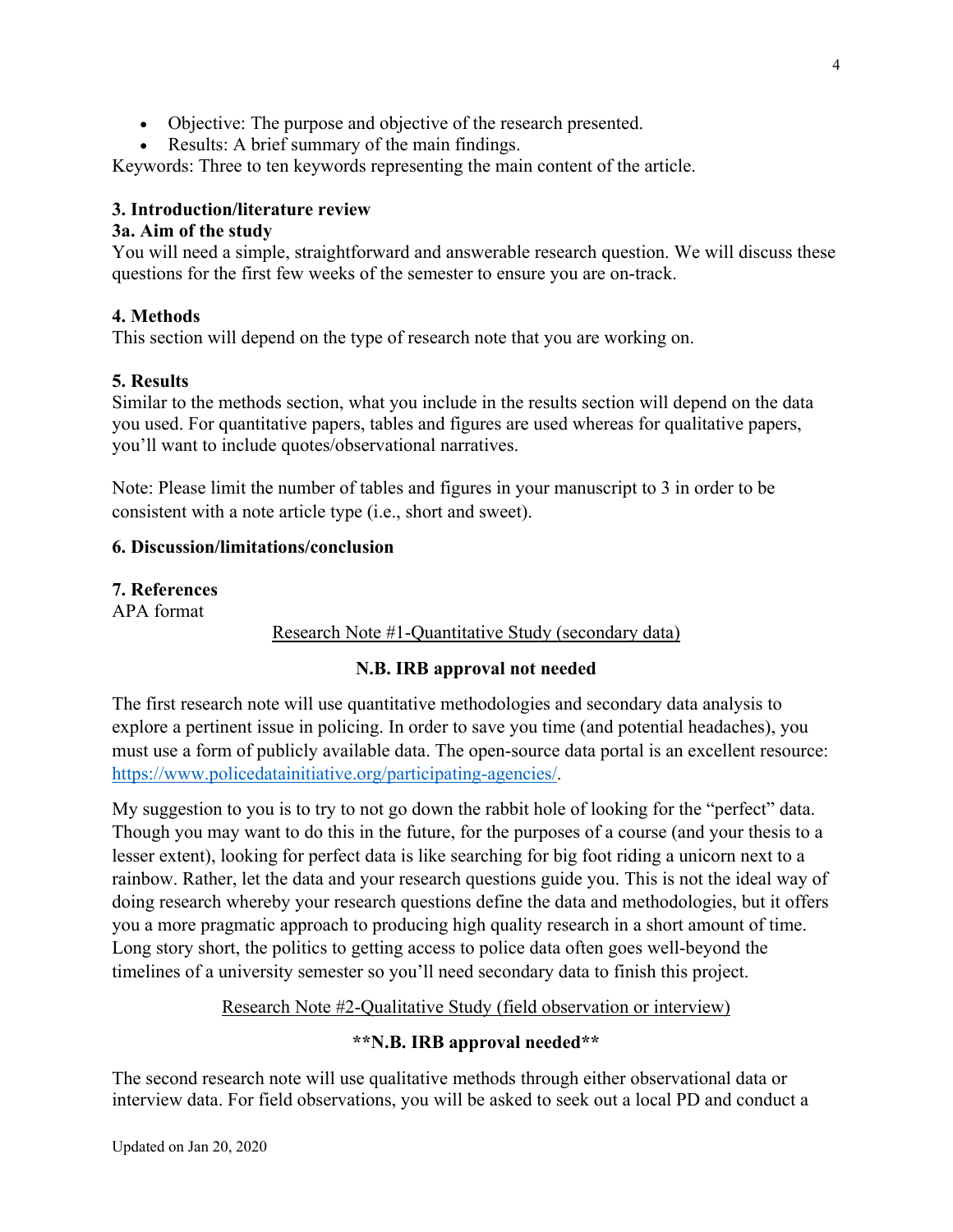ride along to observe front-line policing. For interviews, you will need to find a police officer to interview. In either case, you need to have a specific research question established that will inform your study. In other words, you are not going on a ride along for "something to do" but that you have a purpose. Perhaps you are interested in a "ride along" with San Marcos PD to see what it's like to police downtown San Marcos on a Friday night. A researchable question would be "what are the challenges to nighttime weekend policework in a college town" or something along those lines. You may need to do more than one field observation to ensure that you have enough data/narrative to answer your research question.

For qualitative interviews, you will be asked to conduct a semi-structured interview with a police officer. Like the field observation option, you will need a researchable question. Furthermore, depending on your research question, your interviewee may be a current or former police officer. Some examples of police officers that you may consider interviewing include, but is not limited to: former/current chiefs of police, union representatives, investigators, recruiters, trainers, specialty unit members (e.g., K-9 team members). In most cases, it will be to your advantage to record and transcribe the interviews as this will allow you to analyze your data. You may to interview more than one police officer, but this is not necessary.

Given that you will be collecting primary data for this research note, it is imperative that you identify a topic, research question, potential police agency as soon as possible. Do not select a topic such as "field observations of police brutality in Austin" as APD will not allow you do conduct this research. Try to pick a topic that will likely be appropriate for a time-sensitive and small-scale qualitative study. Your study must be framed in such a way that it is likely to have no issues with IRB.

You will need to familiarize yourself with the Kuali/IRB system.

### https://www.txstate.edu/research/osp/pre-award-support/preparing-a-proposal/kualiresearch.html

To ensure your IRB application is processed with enough time for you to conduct the study, your deadline to submit your IRB for this course is **Wednesday February 19, 2020**.

## **RESEARCH NOTES' PRESENTATIONS (2X15=30%)**

Much like the weekly presentations, you will present your findings from your two research notes to the class. The same expectations apply in that you will provide a 15-20-minute presentation followed by a question and answer period. You will also be expected to provide a one-page handout of your presentation as well. One-page handouts are often well-received by police administrators as they often do not want to wade through a 25-page journal article.

## **CLASSROOM DEMEANOR**

Students are expected to attend class promptly and remain until the class is over, except in cases of personal emergency. Each student should be respectful during all interactions with one another. Examples of disrespectful behavior during class include checking your social media account(s), listening to music, talking with others, texting, or other non-class activities.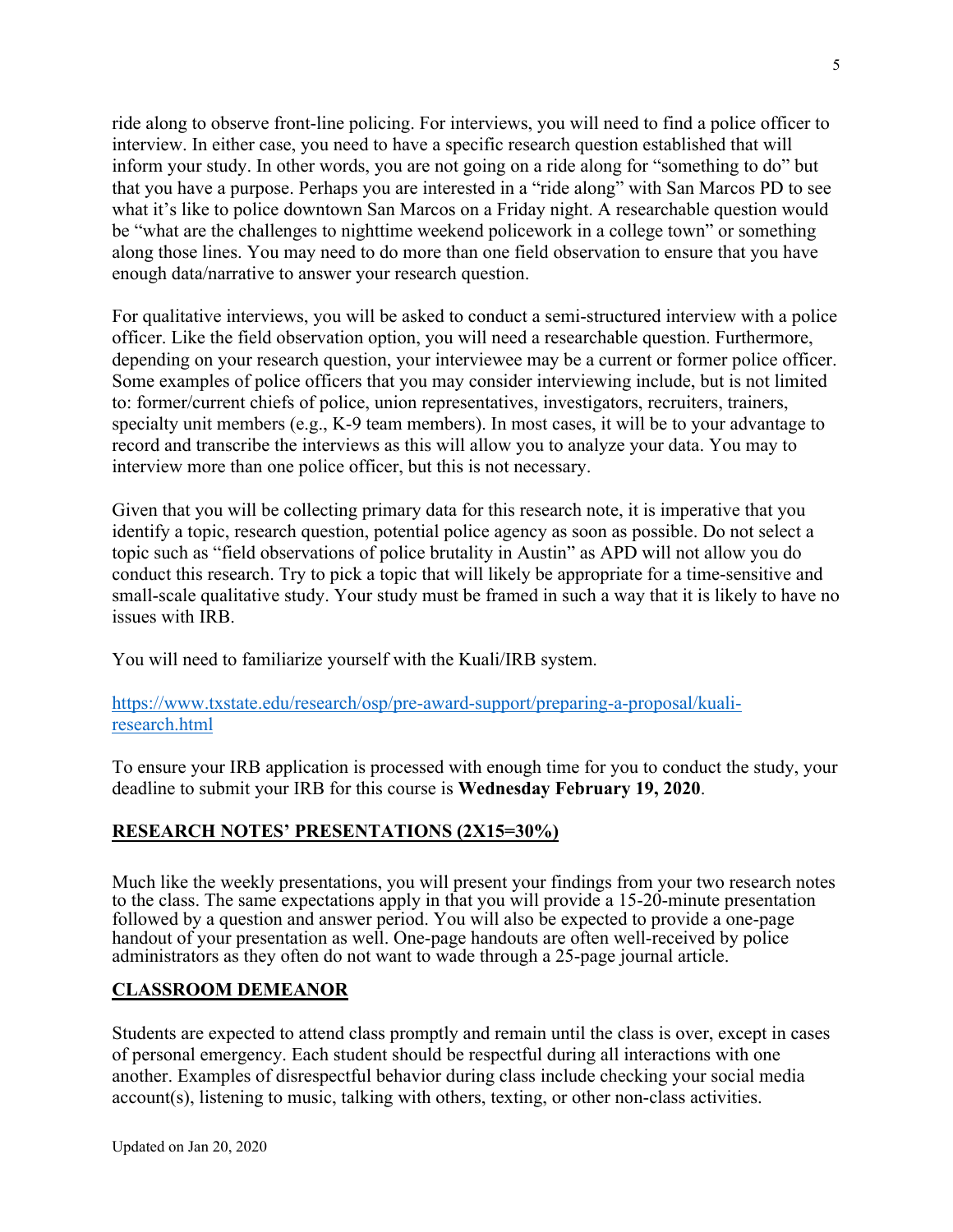Behavioral disruptions that interfere with normal classroom activity or the learning of others will NOT be tolerated.

## **CLASS SCHEDULE**

| Week           |     | Date          | <b>Tentative Topic</b>                                                     | <b>Readings</b>                                                                                                                               |
|----------------|-----|---------------|----------------------------------------------------------------------------|-----------------------------------------------------------------------------------------------------------------------------------------------|
| 1              | Wed | Jan 22        | Introduction to the Course                                                 |                                                                                                                                               |
| $\overline{2}$ | Wed | Jan 29        | President's Task Force (1/2)<br>Discuss quantitative/qualitative<br>topics | 1. Pillar 1<br>2. Pillar 2<br>3. Pillar 3<br>4. Pillar 4                                                                                      |
| 3              | Wed | Feb 5         | President's Task Force (2/2)<br>Discuss quantitative/qualitative<br>topics | 1. Pillar 5<br>2. Pillar 6<br>3. Implementation<br>4. Appendix E                                                                              |
| $\overline{4}$ | Wed | Feb 12        | Focused topic #1: Discretion                                               | 1. Alpert et al., (2005)<br>2. Smith & Visher (1981)<br>3. Klahm $&$ Tillyer (2015)<br>4. Buvik (2016)                                        |
| 5              | Wed | Feb 19        | Focused topic #2: Use-of-force<br><b>DEADLINE TO SUBMIT IRB</b>            | 1. Parent & Verdun-Jones (1998)<br>2. Paoline & Terrill (2007)<br>3. Cesario, Johnson, & Terrill, (2018).<br>4. Andersen & Gustafsberg (2016) |
| 6              | Wed | Feb 26        | Focused topic #3: Citizen Attitudes<br><b>Toward Police</b>                | 1. Brandl et al., (1994)<br>2. Dowler & Zawilski (2007)<br>3. Mazerolle et al., (2013)<br>4. Parry et al., (2019)                             |
| $\tau$         | Wed | Mar 4         | Focused topic #5: Recruitment and<br>retention                             | 1. Wilson et al., (2010) (no individual<br>presentations)                                                                                     |
| 8              | Wed | Mar 11        | <b>Quantitative Research Notes due</b><br><b>Oral Presentations</b>        | N/A                                                                                                                                           |
| 9              | Wed | Mar 18        |                                                                            | <b>SPRING BREAK</b>                                                                                                                           |
| 10             | Wed | Mar 25        | <b>ACJS-NO CLASS</b>                                                       |                                                                                                                                               |
| 11             | Wed | April 1       | Cop in the hood $(1/2)$                                                    | Moskos (Ch $1-4$ )                                                                                                                            |
| 12             |     | Wed   April 8 | Cop in the hood $(1/2)$                                                    | Moskos (Ch 5-7 $&$ epilogue)                                                                                                                  |
| 13             |     | Wed April 15  | Focused topic #5: Policing<br>vulnerable populations                       | 1. IACP (2018)<br>2. Livingston et al., $(2014)$<br>3. McNamara et al., (2013)<br>4. Farrell et al., (2015)<br>5. Sun (2007)                  |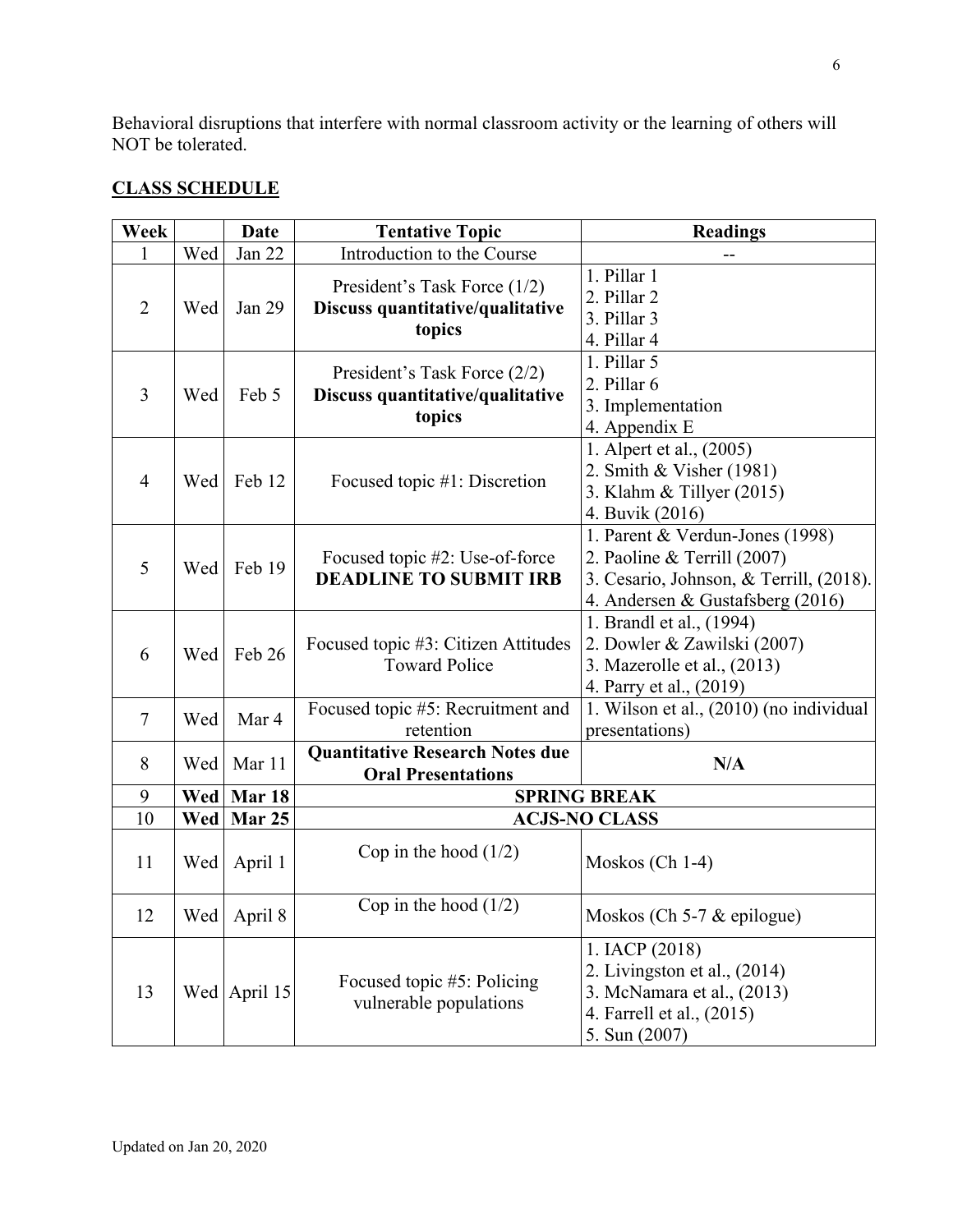| 14 | Wed April 22 | Focused topic #6:<br>Technology in Policing (A.I. and<br>Body Worn Cameras) | 1. Mohler et al., $(2015)$<br>2. Voigt et al., $(2017)$<br>3. Choi et al., $(2014)$<br>4. Marcum et al., $(2010)$ |
|----|--------------|-----------------------------------------------------------------------------|-------------------------------------------------------------------------------------------------------------------|
|    | Wed April 29 | <b>Qualitative Research Notes due</b><br><b>Oral Presentations</b>          | N/A                                                                                                               |

### **REFERENCES**

#### President's task force

1. President's Task Force on 21st Century Policing (2015). *Final report of the President's Task Force on 21st Century Policing*. Washington, DC: Office of Community Oriented Policing Services.

#### Focused topic #1: Discretion

- 1. Alpert, G., MacDonald, J., & Dunham, R. (2005). Police Suspicion and Discretionary Decision Making During Citizen Stops. *Criminology*, 43(2), 407-434. doi: 10.1111/j.0011-1348.2005.00012.x
- 2. Smith, D., & Visher, C. (1981). Street-Level Justice: Situational Determinants of Police Arrest Decisions. *Social Problems* 29(2), 167-78. doi: 10.2307/800422
- 3. Tillyer, R. & Klahm, C. (2011). Searching for Contraband: Assessing the Use of Discretion by Police Officers. *Police Quarterly*, 14(2), 166-185. doi: 10.1177/1098611111404178
- 4. Buvik, K. (2016). The hole in the doughnut: a study of police discretion in a nightlife setting. *Policing and society*, *26*(7), 771-788. doi: 10.1080/10439463.2014.989157

#### Focused topic #2: Use-of-force

- 1. Parent, R. B., & Verdun-Jones, S. (1998). Victim precipitated homicide: Police use of deadly force in British Columbia. *Policing: An International Journal of Police Strategies and Management, 21*(3), 432–448. doi: 10.1108/13639519810228741
- 2. Paoline, E. & Terrill, W. (2007). Police Education, Experience, and the Use of Force. *Criminal Justice and Behavior, 34*(2), 179-196. doi: 10.1177/0093854806290239
- 3. Cesario, J., Johnson, D. J., Terrill, W. (2018). Is there evidence of racial disparity in police use of deadly force? Analyses of officer-involved fatal shootings in 2015–2016. *Social Psychological Personality Science, 10*(5), 586-595. doi: 10.1177/1948550618775108
- 4. Andersen, J. P. and Gustafsberg, H. (2016). A Training Method to Improve Police Use of Force Decision Making: A Randomized Controlled Trial. *Journal of Police Emergency Response, 6*(2), 1-13. doi: 10.1177/ 2158244016638708

#### Focused-topic 3: Citizen attitudes towards the police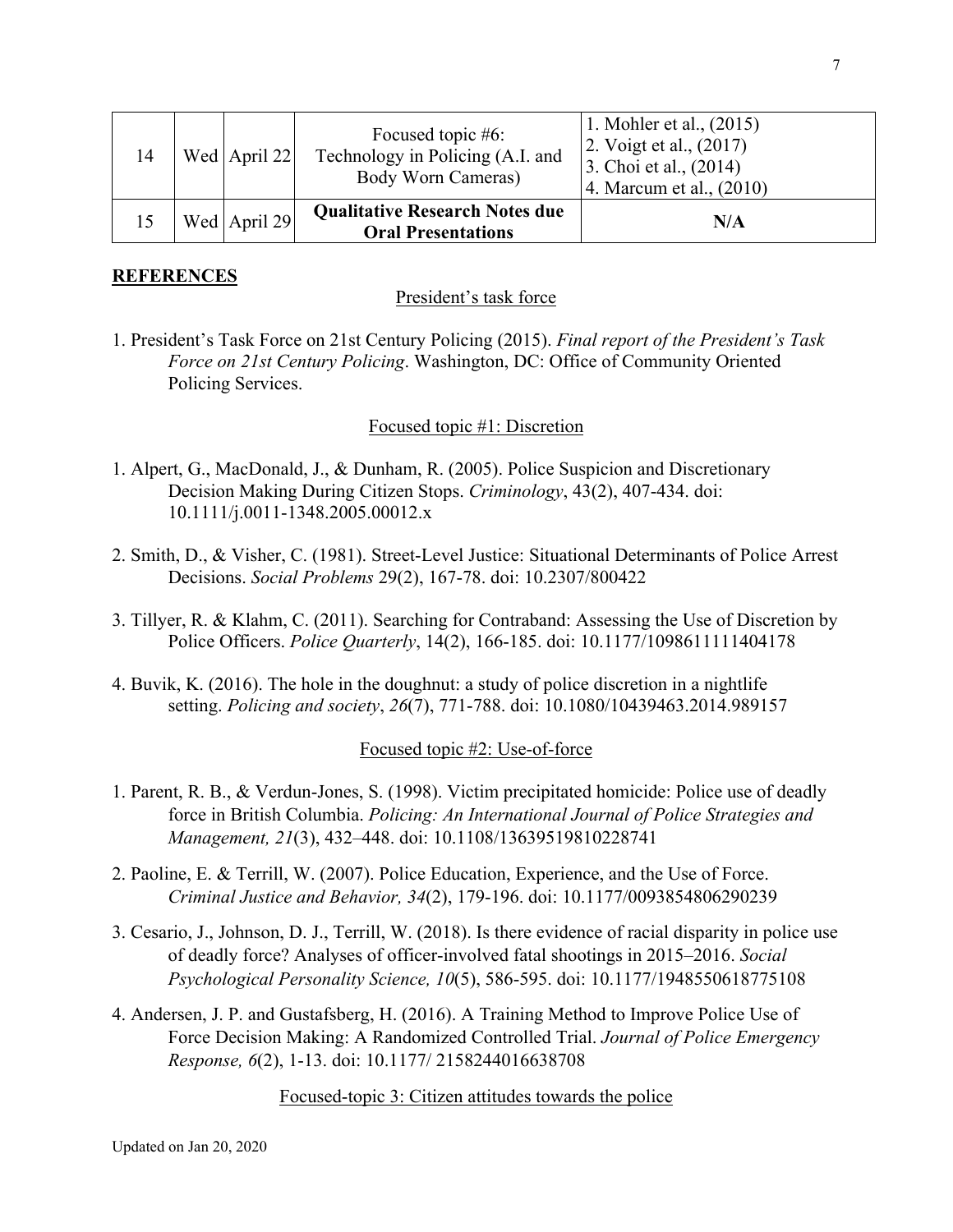- 1. Brandl, S. G., Frank, J., Worden, R. E., & Bynum, T. S. (1994). Global and specific attitudes toward the police: Disentangling the relationship. *Justice quarterly*, *11*(1), 119-134. 10.1080/07418829400092161
- 2. Dowler, K., & Zawilski, V. (2007). Public perceptions of police misconduct and discrimination: Examining the impact of media consumption. *Journal of Criminal Justice, 35*(2), 193-203. doi: 10.1016/j.jcrimjus.2007.01.006
- 3. Mazerolle, L., Antrobus, E., Bennett, S., & Tyler, T. R. (2013). Shaping citizen perceptions of police legitimacy: A randomized field trial of procedural justice. *Criminology, 51*(1), 33- 63. doi: 10.1111/j.1745-9125.2012.00289.x
- 4. Parry, M. M., Moule, R. K., Jr., & Dario, L. M. (2019). Technology-mediated exposure to police—Citizen encounters: A quasi-experimental assessment of consequences of for citizen perceptions. *Justice Quarterly, 36*(3), 412-436. doi:10.1080/07418825.2017.1374435

#### Focused topic #4: Recruitment and retention

1. Wilson, J. M., Dalton, E., Scheer, C., & Grammich, C. (2010). Police recruitment and retention for the new millennium: The state of knowledge (MG-959-COPS). Santa Monica, CA: RAND.

#### Post-spring break readings

- 1. Moskos, P. (2008). *Cop in the Hood: My Year Policing Baltimore's Eastern District*. Princeton, NJ: Princeton University Press.
- 2. Parks, R. B., Mastrofski, S. D., DeJong, C., & Gray, M. K. (1999). How officers spend their time with the community. *Justice Quarterly*, *16*(3), 483-518. doi: 10.1080/07418829900094241

#### Focused topic #5: Vulnerable populations

- 1. International Association of Chiefs of Police (2018). *Policing in Vulnerable Populations. Practices in Modern Policing*. Washington, DC: Office of Community Oriented Policing Services.
- 2. Livingston, J. D., Desmarais, S., Verdun-Jones, S., Parent, R., Michalak, E., & Brink, J. (2014). Perceptions and experiences of people with mental illness regarding their interactions with police. International Journal of Law and Psychiatry, 37(4), 334- 340. doi: 10.1016/j.ijlp.2014.02.003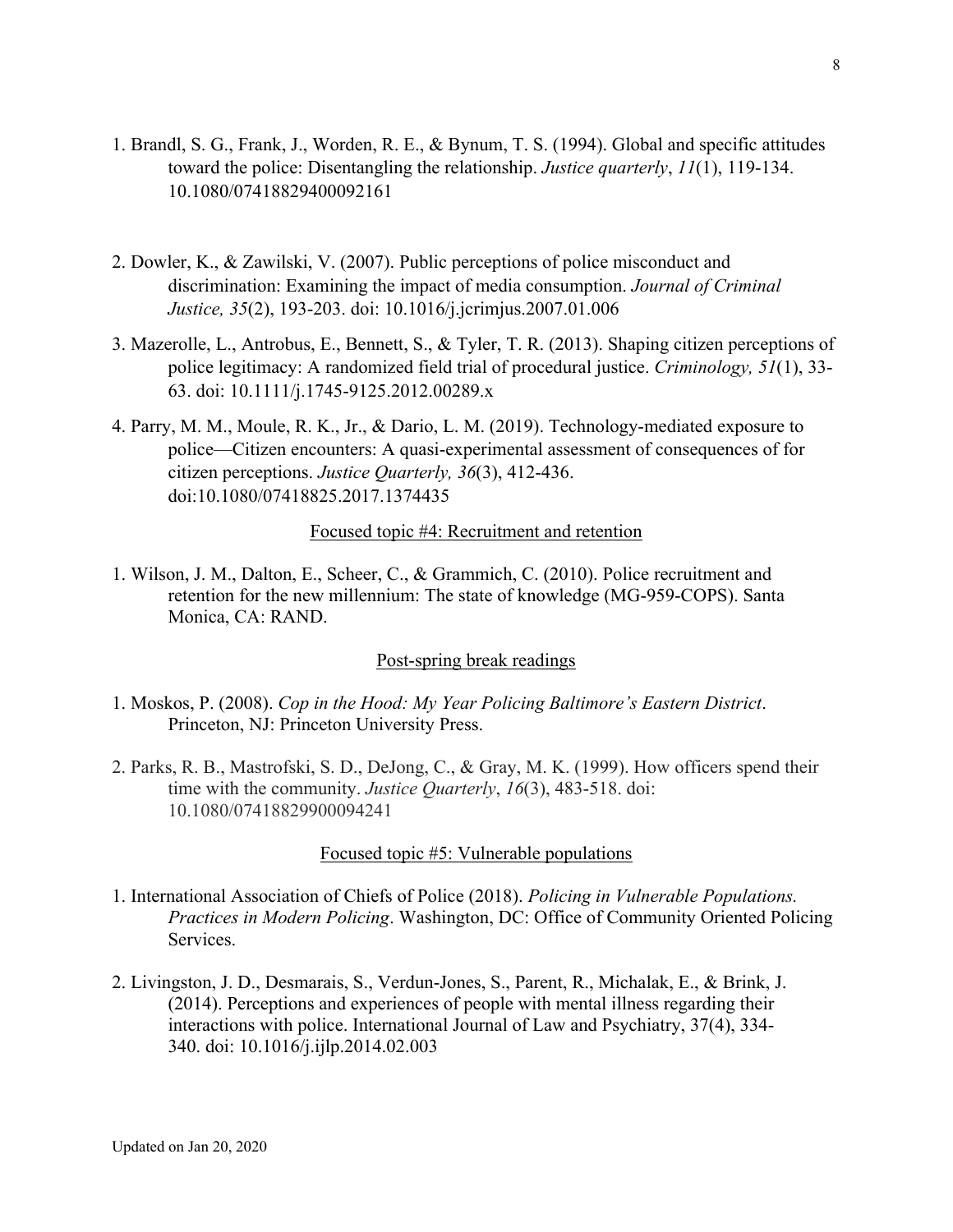- 3. McNamara, R. H., Crawford, C., & Burns, R. (2013). Policing the homeless: Policy, practice, and perceptions. *Policing: An International Journal of Police Strategies & Management*. 36(2), 357-374. doi: 10.1108/1363951131132974
- 4. Farrell, A., Pfeffer, R., & Bright, K. (2015). Police perceptions of human trafficking. *Journal of Crime and Justice*, *38*(3), 315-333.doi: 10.1080/0735648X.2014.995412
- 5. Sun, I. Y (2007). Policing domestic violence: Does officer gender matter? *Journal of Criminal Justice, 35*(6) (2007): 581-595. doi: 10.1016/j.jcrimjus.2007.09.004

#### Focused topic #6: Technology and AI

- 1. Mohler, G. O., Short, M. B., Malinowski, S., Johnson, M., Tita, G. E., Bertozzi, A. L., & Brantingham, P. J. (2015). Randomized controlled field trials of predictive policing. *Journal of the American statistical association*, *110*(512), 1399-1411. doi: 10.1080/01621459.2015.1077710
- 2. Voigt, R., Camp, N. P., Prabhakaran, V., Hamilton, W. L., Hetey, R. C., Griffiths, C. M., ... & Eberhardt, J. L. (2017). Language from police body camera footage shows racial disparities in officer respect. *Proceedings of the National Academy of Sciences*, *114*(25), 6521-6526.
- 3. Choi, K. S., Librett, M., & Collins, T. J. (2014). An empirical evaluation: gunshot detection system and its effectiveness on police practices. *Police Practice and Research*, *15*(1), 48- 61. doi: 10.1080/15614263.2013.800671
- 4. Marcum, C. D., Higgins, G. E., Freiburger, T. L., & Ricketts, M. L. (2010). Policing possession of child pornography online: Investigating the training and resources dedicated to the investigation of cyber crime. *International Journal of Police Science & Management*, *12*(4), 516-525. doi: 10.1350/ijps.2010.12.4.201

### **DISABILITY**

Students with a documented disability and/or those that believe they have a legitimate disability, are strongly encouraged to arrange a meeting with me to ensure they receive appropriate accommodations; as set forth by the Office of Disabled Students. *Student must contact the instructor within the first two weeks of the semester.* If accommodations are needed, please contact the Office of Disabilities Services, as follows:

Office of Disability Services Suite 5-5.1, LBJ Student Center 601 University Drive San Marcos TX 78666 Phone: 512.245.3451 Fax: 512.245.3452 Office hours: Monday to Friday 8am -5pm Website: http://www.ods.txstate.edu/